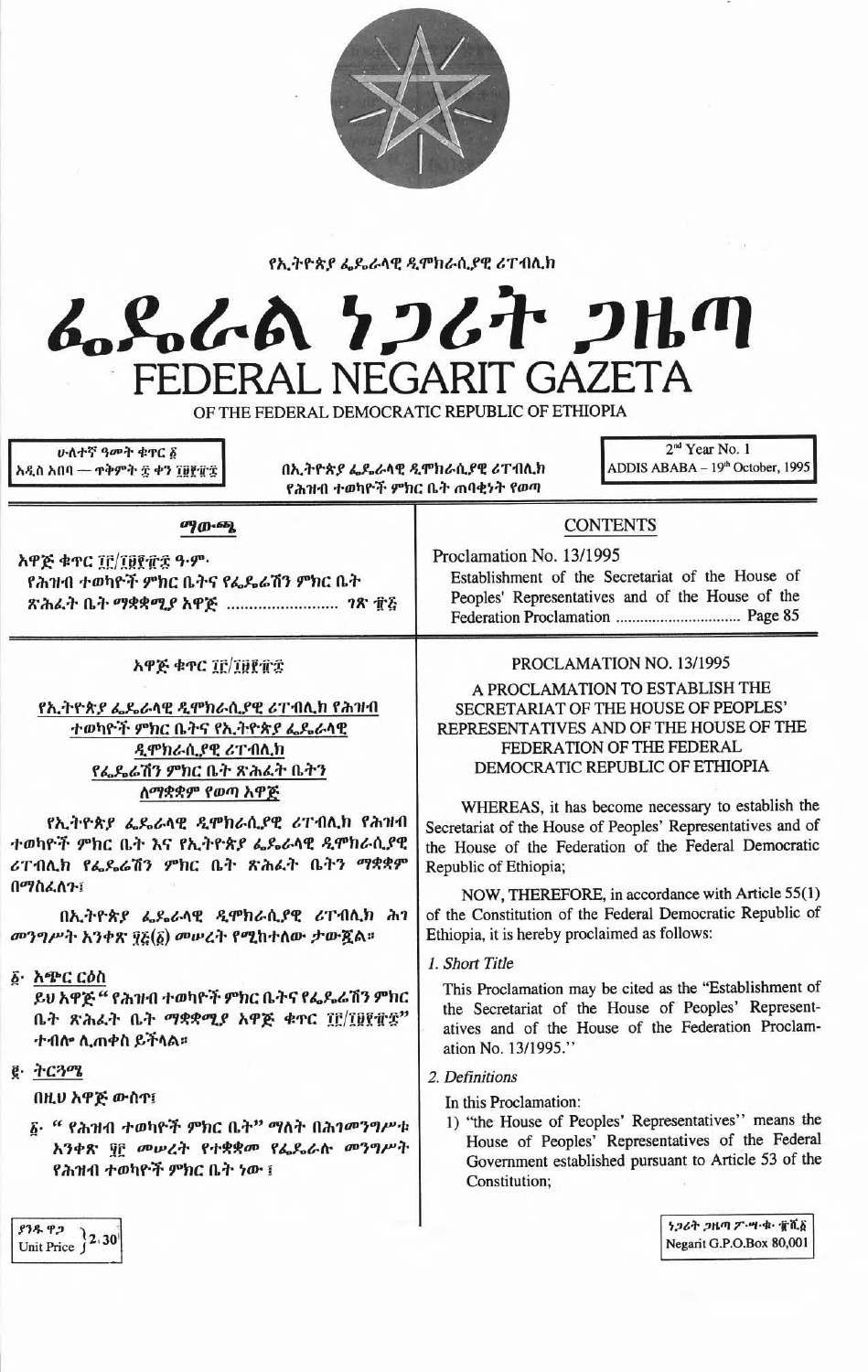- ፪· " የፌዴሬሽን ምክር ቤት" ማለት በሕገመንግሥቱ አንቀጽ ዋ፫ መሠረት የተቋቋመ የፌዶራሉ መንግሥት የፌዶሬሽን ምክር ቤት ነው፣
- ፫· " አፈ-ጉባዔዎች " ማለት በሕገመንግሥቱ አንቀጽ ፶፩(፲፱) እና አንቀጽ ድ፪(16) መሠረት በሕዝብ ተወካዮች ምክር ቤትና በፌዴሬሽን ምክር ቤት የሚመረጡ አፌ-ጉባዔዎች ናቸው።
- **F**. መቋቋም
	- ፩· የሕዝብ ተወካዮች ምክር ቤትና የፌዴሬሽን ምክር ቤት ጽሕፈት ቤት (ከዚሀ በኋላ " ጽሕፈት ቤቱ" ተብሎ የሚጠራ) ራሱን የቻለ ሕጋዊ ሰውነት ያለው አካል በዚህ አዋጅ ተቋቁሚል።
	- g ጽሕፈት ቤቱ ተጠሪነቱ የሕዝብ ተወካዮች ምክር ቤት ጉዳዮችን በተመለከተ ለሕዝብ ተወካዮች ምክር ቤት አሬ-ጉባዔ ሆኖ የፌዴሬሽን ምክር ቤት ጉዳዮችን በተመለከተ ለፌዴሬሽኑ ምክር ቤት አሬ-ጉባዔ ይሆናል።
- ፬· የጽሕፈት ቤቱ ሥልጣንና ተግባር

ጽሕራት ቤቱ የሚከተሉት ሥልጣንና ተግባሮች ይኖሩታል፣ ፩• ለምክር ቤቶቹ አካላት የጽሕፈት አንልግሎት ይሰጣል፤

- ፪• ሰምክር ቤቶቹ ጠቅሳሳ ጉባዔና ልዩ ልዩ ኮሚቴዎች የሚያስራ ልጉትን የመሰብሰቢያ አዳራሾች ያደራጀል፤
- ፫• የምክር ቤቶቹ አካላት ቃለ-ጉባዔዎች ፡ ውሳኔዎችና ሰነዶች በሚገባ ተመዝግበው እንዲጠበቁ ያደርጋል፤
- ፬· ለምክር ቤቶቹ አካላትና አባላት የቤተ መጻሕፍት ፡ የምር ምርና የመረጃ አገልግሎት ይሰጣል፡ በሚመለከተው አካል በሚሰጠው መመሪያ መሠረት የሕግ ረቂቆችን ያዘጋጀል፣
- ጅ· ምክር ቤቶቹ የሚያወዉቸውን መጽሔቶችና ጋዜጦች ሕትመትና ሥርጭት ይከታተላል፣
- ፤• የምክር ቤቶቹ እንግዶች አስፈላጊውን የመስተንግዶ አገል ግሎት እንዲያገኙ ያደርጋል፤
- ፯• የንብረት ባለቤት ይሆናል ፡ ውል ይዋዋላል ፡ በስሙ ይከሳል፡ ይከሰሳል፣
- ፰· የምክር ቤቶቹን አካላት ሥራዎች ለማሳካት የሚረዱ ሴሎች ተግባሮች ያከናውናል።

# ሯ• የጽሕፈት ቤቱ አቋም

ጽሕፈት ቤቱ፣

- δ• በሕዝብ ተወካዮች ምክር ቤት የሚመረዋ አንድ ኃላፊ ፣ እና
- g· አስፈላጊው ሥራተኞች፣
	- ይኖሩታል።
- ፤ የጽሕፈት ቤቱ ኃላፊ ሥልጣንና ተግባር
	- ፩ የጽሕፈት ቤቱ ኃላፊ ከአፈ-ጉባዔዎቹ በሚሰጠው አጠቃላይ መመሪያ መሠረት የጽሕፈት ቤቱን ሥራዎች ይመራል፡ ያስተዳድራል።
	- ፪• የዚሀ አንቀጽ ንዑስ አንቀጽ (፩) አጠቃላይ አነጋገር እንደተ ጠበቀ ሆኖ የጽሕፈት ቤቱ ኃላፊ፤
		- ሀ) በዚህ አዋጅ አንቀጽ ፬ የተመለከቱትን የጽሕፈት ቤቱን ሥልጣንና ተግባሮች ሥራ ላይ ያውላል፤
		- ለ) የጽሕፈት ቤቱን ሥራተኞች በፌዴራል ሲቪል ሰርቪስ ሕግ መሠረት ይቀዋራል፡ ያስተዳድራል ፣
		- ሐ) የጽሕፈት ቤቱን ዓመታዊ በጀትና የሥራ ፕሮግራም አዘጋጅቶ ለአፌ-ጉባዔዎቹ ያቀርባል፣ ሲፈቀድም ተግባራዊ ያደርጋል ፤
		- መ) ለጽሕፈት ቤቱ በተፈቀደው በጀትና የሥራ ፕሮግራም መሠረት ገንዘብ ወጪ ያደርጋል፣
- 2) "the House of the Federation" means the House of the Federation of the Federal Government established pursuant to Article 53 of the constitution;
- 3) "Speakers" means the Speakers respectively elected by the House of Peoples' Representatives and the House of the Federation pursuant to Article  $55(19)$  and  $62(11)$  of the Constitution.
- 3. Establishment
	- 1) The Secretariat of the House of Peoples' Representatives and of the House of the Federation (hereinafter referred to as "the Secretariat") is hereby established as an autonomous organ having juridical personality.
- 2) The Secretariat shall be accountable both to the Speaker of the House of Peoples' Represenatives and to the Speaker of the House of the Federation relative to matters falling under their respective jurisdiction.
- 4. Powers and Duties of the Secretariat

The Secretariat shall have the following powers and duties:

- 1) to provide secretarial services to the organs of the Houses; 2) to arrange for halls required for the general assemblies of
- the Houses and for the meetings of their various Committees:
- 3) to see to it that the minutes, decisions and documents of the organs of the Houses are recorded and kept properly;
- 4) to provide library, research and information services to the organs and members of the Houses; prepare draft legislation subject to instruction from the concerned organ;
- 5) to follow up the publication and circulation of periodicals and newsletters issued by the Houses;
- 6) to cause services of cordial reception to be extended to visitors to the Houses;
- 7) to own property, enter into contracts, sue and be sued in its own name;
- 8) to perform such other duties as are conducive to the fulfilment of the activities of the organs of the Houses.
- 5. Organization of the Secretariat

The Secretariat shall have:

- 1) a Head to be elected by the House of Peoples' Represenatives; and
- 2) the necessary staff.

#### 6. Powers and Duties of the Head of the Secretariat

- 1) The Head of the Secretariat shall, subject to general directives from the Speakers, direct and administer the activities of the Secretariat.
- 2) Without limiting the generality stated in sub-Article (1) of this Article, the Head of the Secretariat shall:
	- (a) exercise the powers and duties of the Secretariat specified in Article 4 of this Proclamation;
	- (b) employ and administer personnel of the Secretariat in accordance with the Federal civil service laws;
	- (c) prepare, and submit to the Speakers, the annual budget and work programme of the Secretariat, and implement same upon approval;
	- (d) effect expenditure in accordance with the approved budget and work programme of the Secretariat;